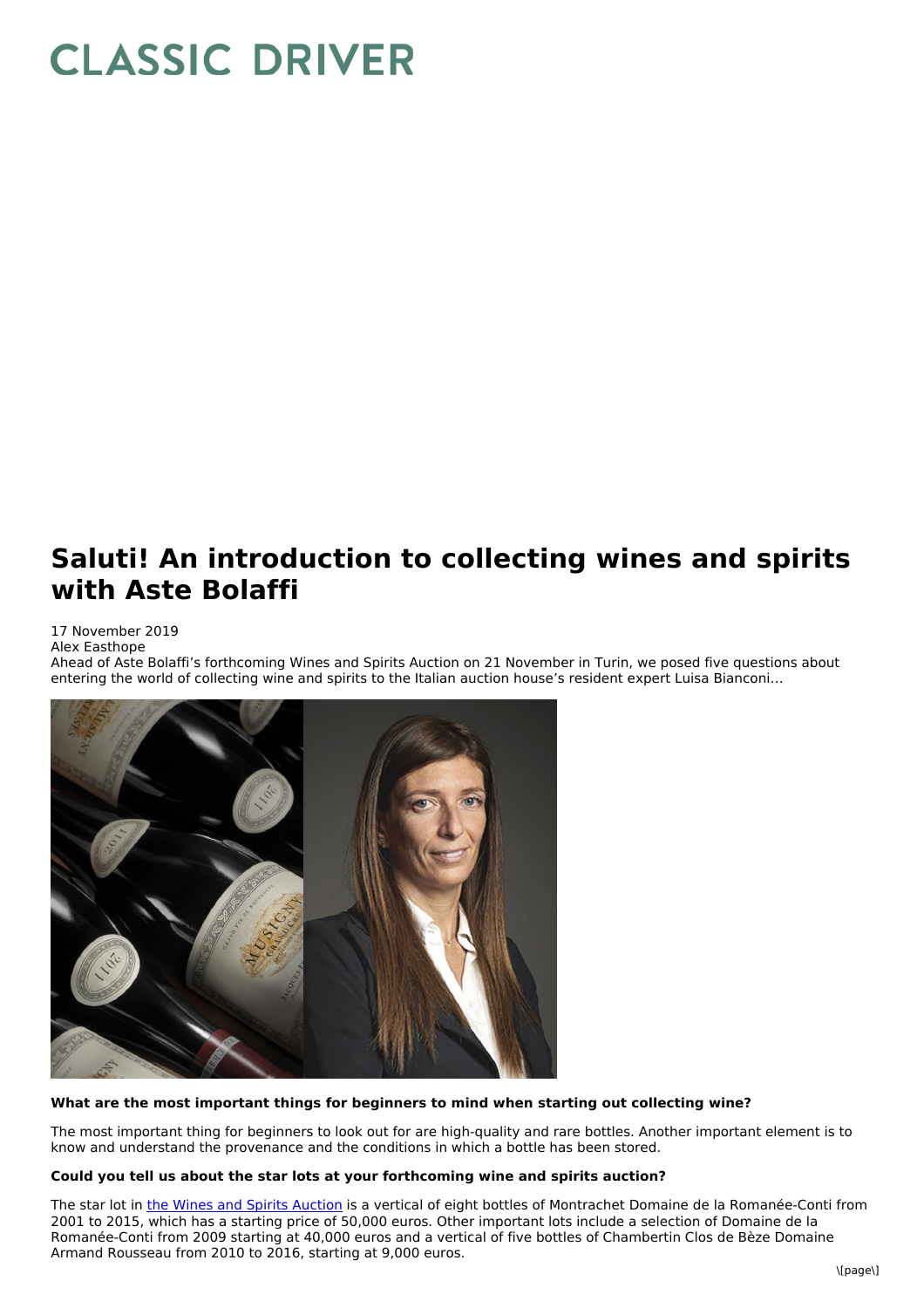

**What are the general trends in the collectable wine market at the moment?**

The market is very interested in Burgundy wine from the likes of Domaine de la Romanée-Conti, Domaine Rousseau, Domaine Roumier and Domaine Leroy, but also in wine from lesser-known regions such as Loire and Rhone. Special attention is also paid to Italian wine, in particular bottles from Tuscany and Piedmont. The most sought-after wines are now from Giacomo Conterno, the older vintages of Bruno Giacosa, Giuseppe Rinaldi and Bartolo Mascarello, the mythical Sassicaia and the star Masseto, among many others.



**What is your personal dream bottle of wine?**

I love very traditional wines, which represent the territory and personality of the winemaker. I prefer elegant wine to the stronger and highly concentrated varieties. Pinot Noir from Burgundy, traditional Chianti Classico from Tuscany and Barbaresco from Piedmont are my favourites.